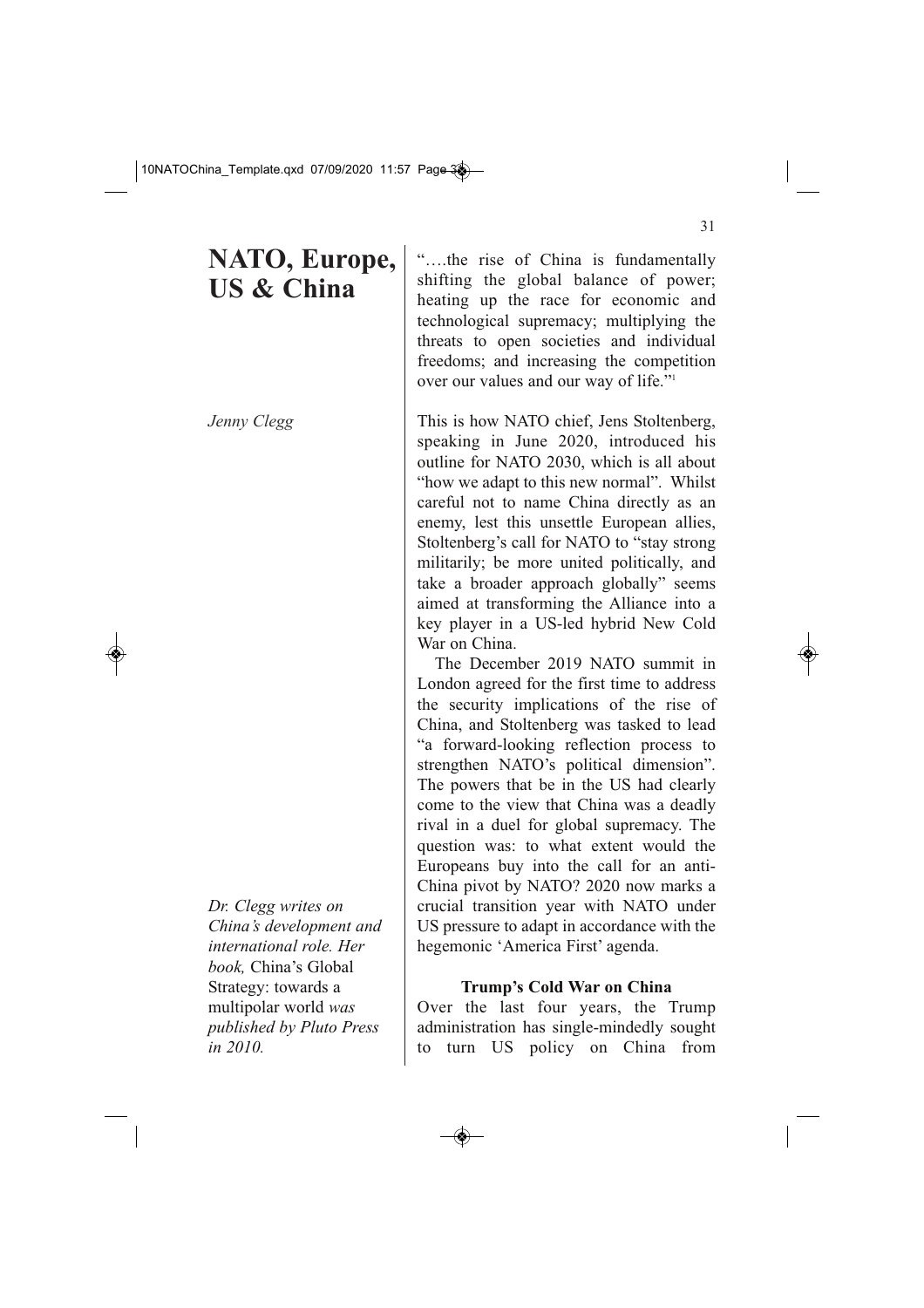engagement to containment, at the same time bringing China's rise to the centre of the foreign policy agenda. The 2017 National Security Strategy shifted focus from the 'war on terror' to 'great power competition', identifying Russia and China as 'revisionist powers'. In October 2018, Vice President Mike Pence followed this by launching an offensive on China across multiple fronts: trade, technology, ideological, diplomatic and military.2

The Indo-Pacific is now seen as 'the centre of the most fundamental geopolitical change since the end of WW2', with China allegedly seeking to displace the US, expanding the reach of its state-driven economic model to reorder the region in its favour. Against this, a Quadrilateral Security Dialogue is being pieced together to draw Australia, Japan and India closer to the US; and a massive defence budget was agreed in 2019 with Republicans and Democrats coming together for nuclear weapons modernisation and the establishment of a Space Command.

Following the US withdrawal from the Intermediate-range Nuclear Forces Treaty, and with the trade war escalating, US Defense Secretary Mark Esper hinted that the first deployments of US intermediate-range missiles would be in the Asia-Pacific region to counter Chinese missiles.<sup>3</sup> China was being lined up as a more formidable long-term strategic rival than Russia. As the world's second largest economy, it was seen to have far greater influence around the world than the Soviet Union ever had. In the words of a former Senior Director of Strategic Planning in the Trump administration, China posed "the most consequential existential threat since the Nazi Party in World War 2".4

#### **What direction for Europe?**

Whilst the US has entrenched its Cold War view of China, Europe has struggled to find a common position on the emergence of the new major power. The European Commission, in its 2019 EU-China: a Strategic Outlook Report, characterised China as a "systemic rival promoting alternative models of governance". Nevertheless, the EU has sought to distance itself from US tactics of trade war with China. Business and economic relations between Europe and China have been growing, looking to make advances towards an investment agreement which was to have been sealed in 2020, only to be interrupted by the COVID-19 crisis. Italy, despite warnings from other European leaders, had already gone ahead in signing up to China's Belt and Road Initiative in March 2019, becoming the 14th EU member state – and the first  $G7$  state – to join in the Chinese project.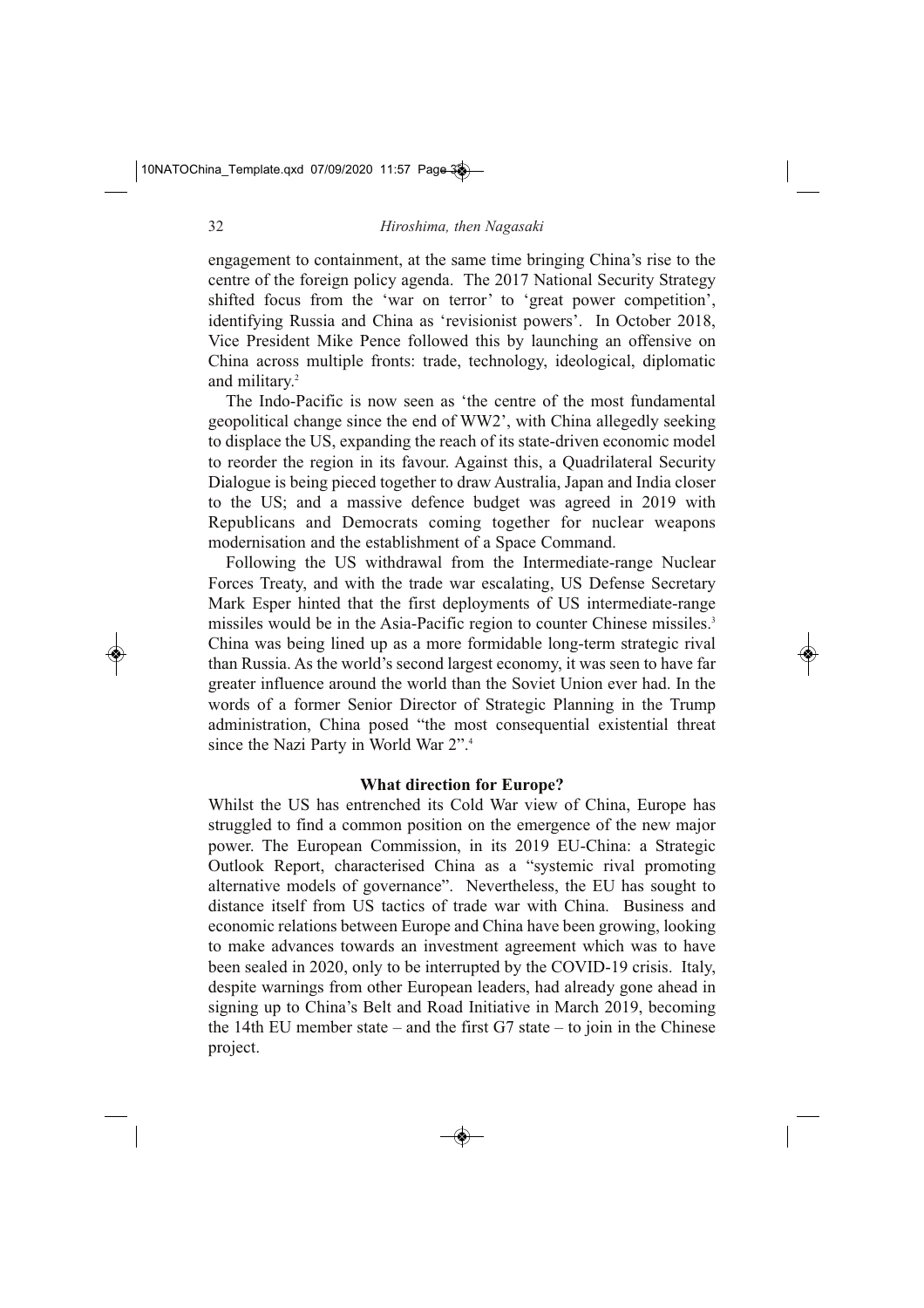For the US, it has become imperative to stop this Eurasian drift. Trump's remark about NATO's obsolescence no doubt cast doubt among the European allies about US commitment to their defence, and they began to bend to US pressure on increasing defence spending to prove their relevance. By taking a greater share of the costs of containing Russia, the Allies would help to free the US to focus on Asia and China. Nevertheless European preoccupations remain with their own security in relation to Russia and the Middle East.<sup>5</sup>

Just prior to the London Summit, at a meeting of NATO ministers of foreign affairs in Brussels, US Secretary of State, Mike Pompeo, called up NATO's original ideological Cold War mission to once again stiffen its purpose: to face "the current and potential long-term threat posed by the Chinese Communist Party," the alliance should stand together in "the cause of freedom and democracy," to make the world safe against threats of authoritarianism.6 What he seemed to suggest was that there was a trade-off to be made: if Europe wanted commitment from the US, they should themselves commit to the US and forge a united front against China.

# **Shifting NATO's focus towards Asia**

In light of the European Commission's view of China as a systemic rival, the Trump administration's question to the EU has been: how then should this be managed?

To prepare for the London Summit, NATO began a review of the security implications of China's rise for its Euro-Atlantic reach. This was to be part of a wider overhaul of NATO defence planning and doctrine in the post-INF context. The destruction of the INF treaty could expose Europe to Russian missiles, with the US now insisting that China's intermediate-range and new missile capabilities must also be included in arms control proposals. Europe, from the US view, needed to be made to recognise that safety could only be found together in NATO.7

Warning of China's rapidly expanding military strength, Stoltenberg argued: "we have to address the fact that China is getting closer to us … We see them in Africa; we see them in the Arctic; we see them in cyberspace and China now has the second largest defence budget in the world.'8 Chinese hypersonic weaponry and missiles, he argued, are capable of reaching Europe; a *de facto* 'operational alliance' with Russia is in evidence in recent military exercises in the Pacific, Central Asia and the Baltic; and, with China getting more involved in Europe through its Belt and Road Initiative, it has become necessary to question the strategic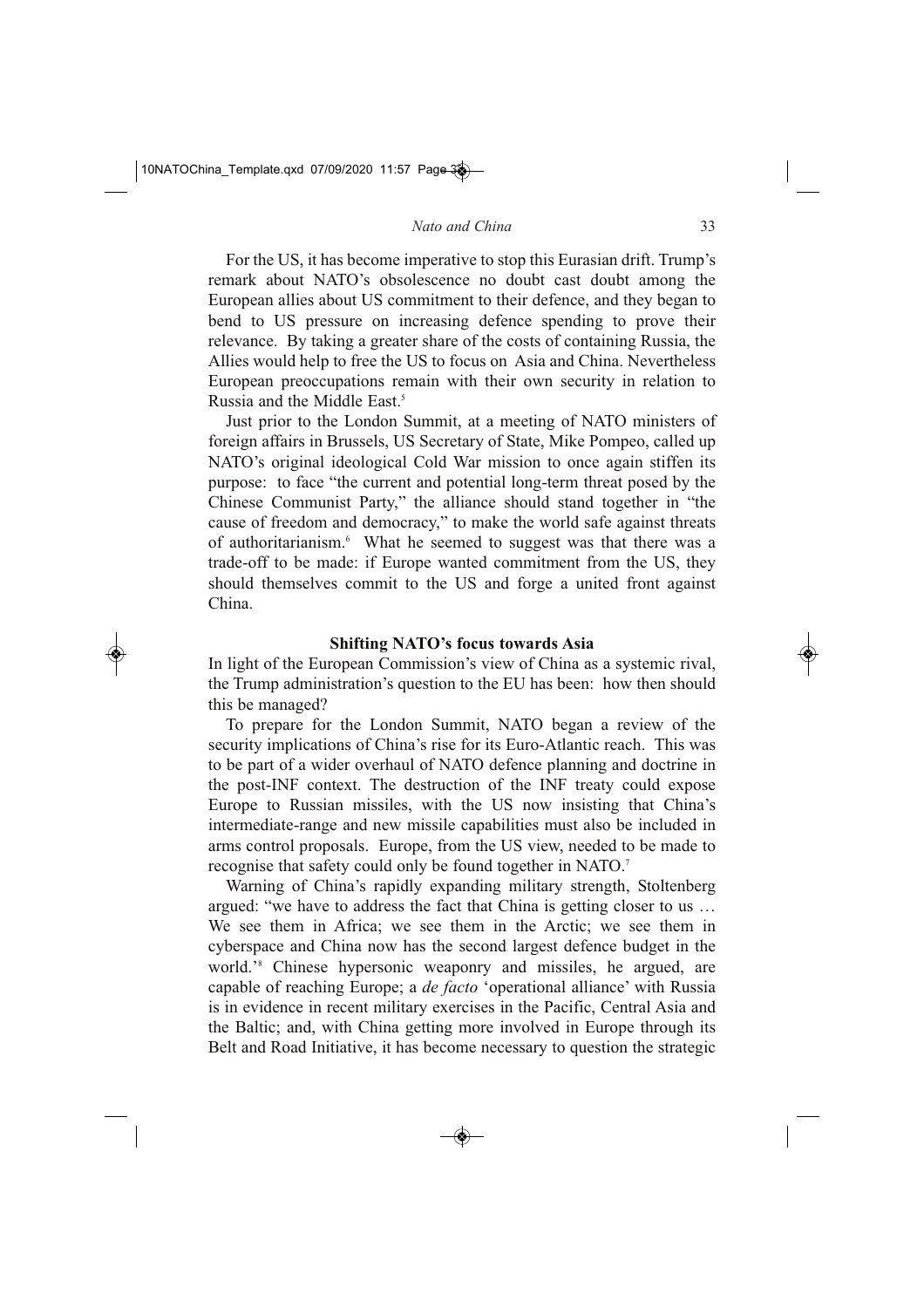intentions of China's Eurasian project.9

These efforts to link Euro-Atlantic security to the Indo-Pacific strategy raise the prospect of a global NATO. The idea of a military alliance, spanning both the Atlantic and Pacific, has long been an aspiration on the part of the US. The South East Asian Treaty Organisation (SEATO) was set up in 1954 as a counterpart to NATO. However, it never really established itself and, with regional states asserting their newly gained independence, was eventually dissolved in 1977.

More recently, since 2012, through its 'partners across the globe' programme, NATO has forged new links with US allies in the Asia Pacific region including Japan, Australia, New Zealand and South Korea. In 2016, the organisation began to align with US Indo-Pacific priorities, agreeing to extend its operations to cover maritime security in parallel with US freedom of navigation exercises (FONOPs). With these exercises stoking the militarisation of the South China Sea, in 2018 the UK and France announced their intentions to join the US FONOPs. Subsequently these two countries, in a display of their 'global power' status, have sent warships into the vicinity to join those from Australia and Japan.<sup>10</sup>

Meanwhile, the Five Eyes security intelligence network began to share classified information with Germany, Japan and France.11 Five Eyes, comprising the US, UK, Canada, Australia, New Zealand, has gained a new importance with the rapid development of new technologies, and is the main instrument of surveillance of China's foreign activities such as cyber attacks. Although such information is so far being shared with the other US allies on a bilateral basis, it points the way towards closer links between NATO and the Five Eyes, with the potential to upgrade NATO's East Asian partnerships towards more extensive intelligence sharing, joint planning and military exercises.

#### **Securing technology**

This then comes to the heart of the matter: securing NATO's communications technologies from the so-called Huawei 'threat'. It is China's challenge in the digital world that concerns the US above all else. China's emergence as a global leader in the development of new technologies, and its apparent growing capacity to gather vast amounts of global data, is seen to have brought the world to a turning point.

With NATO and the Five Eyes partners reliant on 5G networks, the hype is of China leveraging Huawei's commercial networks for military purposes to access highly classified information flowing between allies or even to block services in the event of conflict.12 But Europe has its doubts,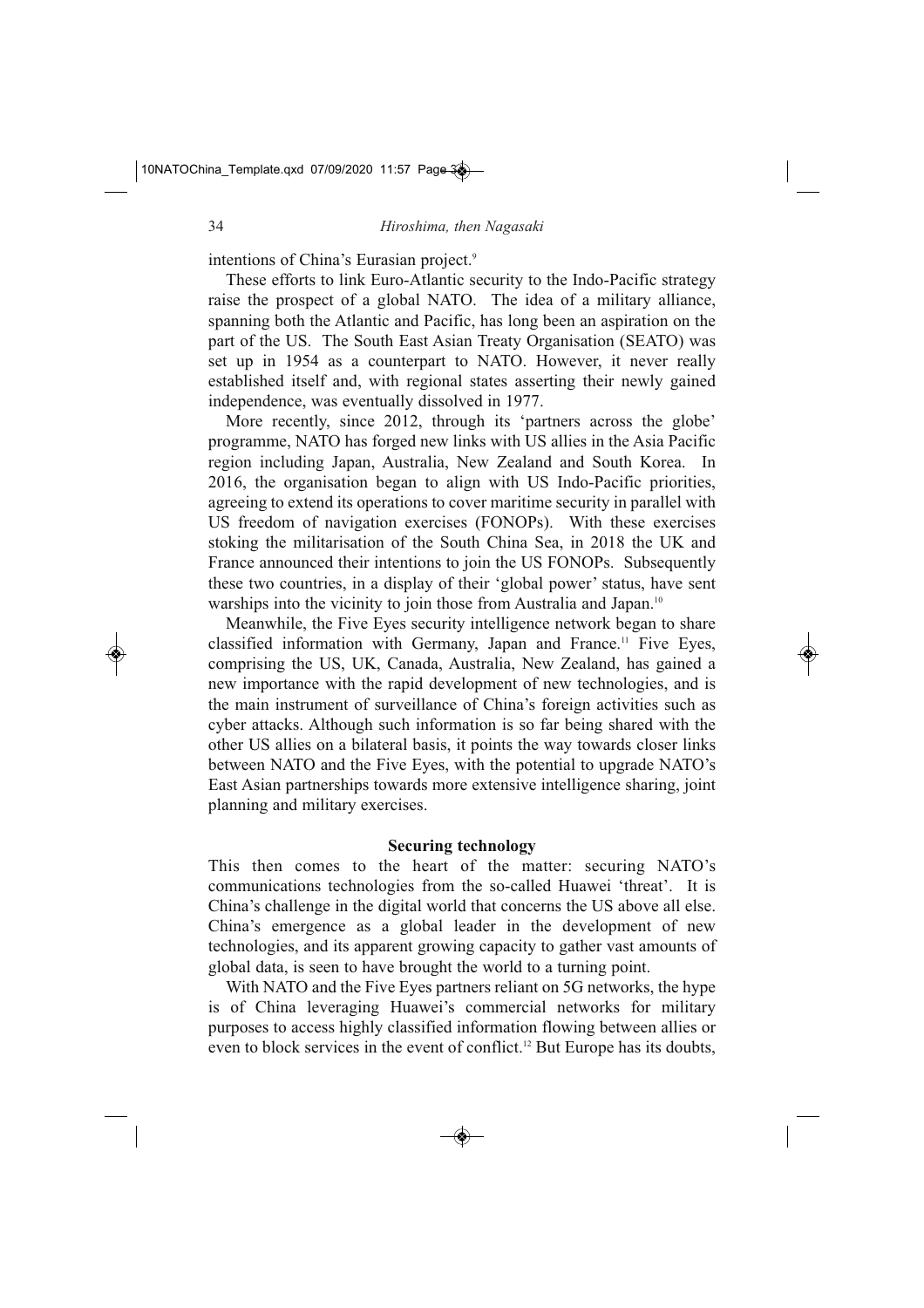and Chancellor Merkel, for one, has been reluctant to discriminate against a single company or a single country.13 It is to enforce the Huawei ban that the US has turned up the ideological pressure. The rhetoric is all about protecting freedom and democracy and securing the unfettered flow of information across the globe. The real fear is of the US losing its technological edge.

# **Is China a threat?**

China has been upgrading its military forces, including its naval and missile capabilities, on a considerable scale. Its military budget, despite an increase to \$261 bn, remains dwarfed by US military spending at \$732 bn, and is just a fraction of the budgets of US and its Asian allies combined.<sup>14</sup> US military power is still far superior to that of China, with China's efforts concentrated mainly on its own defence. It is its strengths in A2AD – antiaccess and area denial – that particularly frustrates the US military.

China argues that having capability is not the same as intention to use. It has so far adhered to a no-first-use nuclear policy. A similar commitment from the other nuclear powers should be at least one of the conditions for China signing up to any new arms control treaty; the inclusion of sea- and air-based as well as the land-based missiles covered by the INF being another. China can also point to its long efforts together with Russia to gain agreement on a convention on the prevention of an arms race in outer space (PAROS). The Xi-Obama agreement on cybersecurity had a degree of success.<sup>15</sup>

With Obama's Asian pivot upgraded by Trump into the Indo-Pacific strategy, together with a deepening of Cold War mindset, China has drawn closer to Russia to safeguard security and promote safety and stability through multipolarity. Recent Sino-Russian joint military exercises with India, Pakistan and Central Asian states and with South Africa are a demonstration of this.

China is not seeking to engage in an arms race with the US; it does not intend to follow the Soviet Union and risk its own downfall. In challenging US hegemony, its chosen battleground is the digital world; its race of choice is to the technological frontiers  $-$  a pre-arms race over innovation upon which the US military's 'full spectrum dominance' relies for advantage.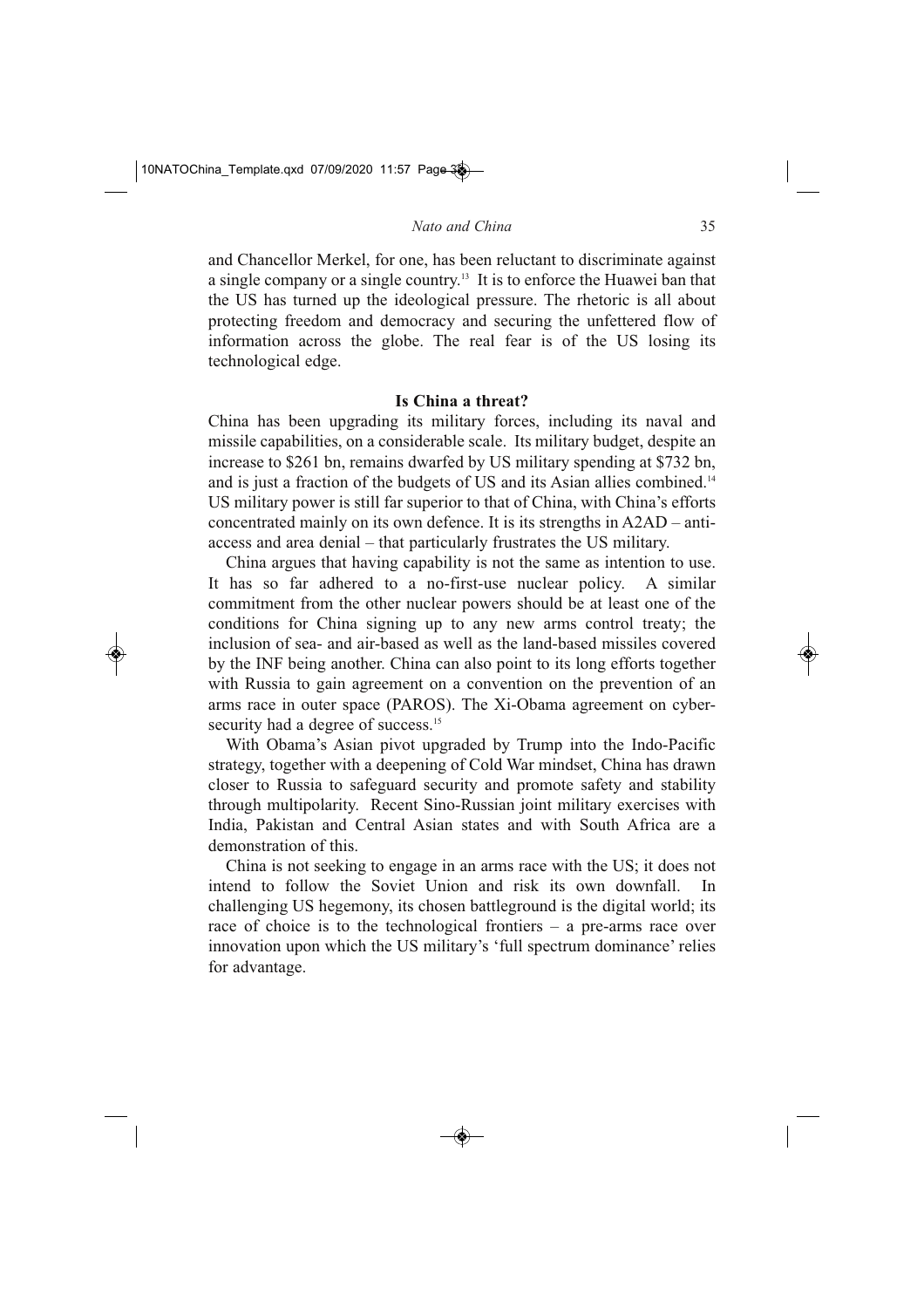### **NATO takes steps but Europe is more cautious**

Whilst Stoltenberg was careful to recognise China's rise as "presenting opportunities as well as challenges", there was broad agreement that China was a "part of our strategic environment" and that NATO needed to coordinate its response to the challenges posed by China's growing influence. The commitment to a NATO space force was a particular mark of willingness on the part of the Allies to deter China's rise as a rival military power. It was also agreed to increase tools to respond to cyber attacks, and whilst a NATO maritime task force in the South China Sea is still a long shot, the organisation's maritime posture is to be bolstered.

With the new US Cold Warriors looking to increase NATO cooperation with Japan and Australia in order to counter the Russian and Chinese multipolar moves, the call to further strengthen NATO's political coordination was of particular significance, opening the door to wider consultation with these Indo-Pacific partners. The NATO summit agreement on coordination on arms control may provide such a forum to build the case for the expansion of an intermediate-range nuclear forces treaty to include China, in effect, a means of containment, as a preliminary step towards a broader international front against Chinese influence.

But what was perhaps most notable about the 2019 NATO summit communique was that, whilst there was a commitment on the part of all the leaders to ensuring their countries had secure 5G communications, there was no mention of an Huawei ban. In this, then, the US aim for a United NATO anti-China front fell short.

Throughout 2020, the US has continued to put pressure on NATO's European members. Turning out in force at the Munich Security Conference in February to press forward with the Huawei ban, US representatives met a lukewarm response from Europe, causing one commentator to declare: "there's never been such a rift with how Americans define security as right now".16

From the European view, a delay in applying 5G would mean falling further behind in the 4th technological-industrial revolution, risking relegation to the margins in the US-China competitive race. Huawei offers a cheap upgrade to 5G networks and around half of the 65 commercial deals that have been signed have been with European customers.17 The US is demanding that its allies set aside their economic interests and put security first, a security set on its own terms. But how much, the Europeans might ask themselves, does the US ambition to monopolise new technologies matter to them?

There is another aspect to European reluctance. Western European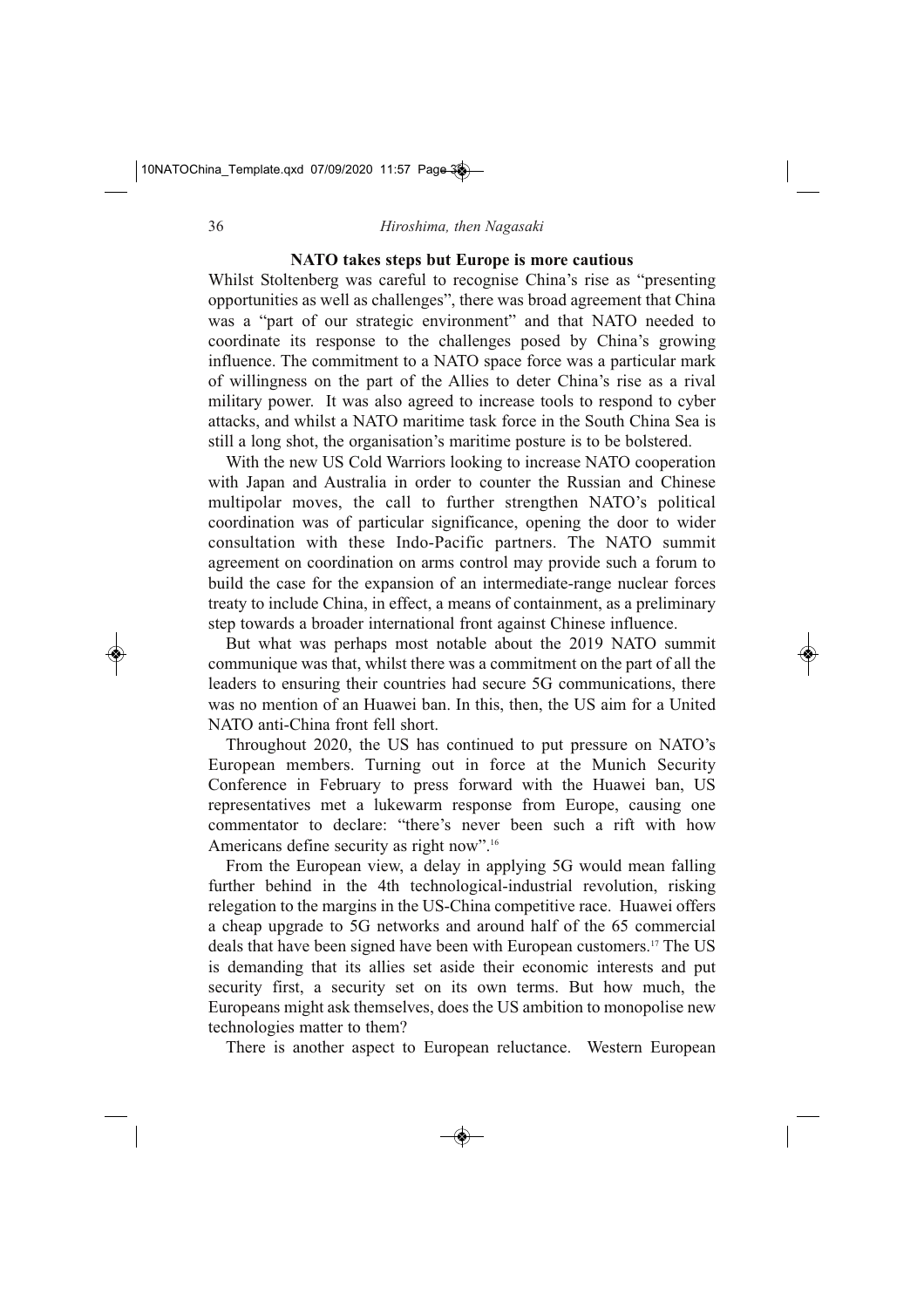*Nato and China*

allies in particular see NATO's expansion beyond security into matters of economy as interference in the regulatory role of national and EU governance. By raising questions about China's investment in critical infrastructure, Stoltenberg is pushing at the boundaries of NATO's core focus. According to his vision, NATO 2030 would work more closely with industry and scientific research institutes curtailing the powers of European governments to handle matters of foreign direct investment and technology policy to maintain the West's technological edge over China.<sup>18</sup>

#### **Conclusion**

European states have resisted the US when it acted against their interests, for example over the Iraq war. With the US push for an anti-China NATO threatening to divide Europe, political divisions at the December 2019 summit had taken such a toll that NATO leaders postponed further meetings until 2021. Stoltenberg will then present the results of his 'reflection process' on strengthening NATO's 'political dimension'. Nevertheless, the small shifts achieved in NATO's position were possibly enough to embolden US Secretary of Defense, Mark Esper, just days after the meeting, to designate China as the top US military priority ahead of Russia.19

Since then, as the COVID-19 virus has torn its devastating path across the world, with people crying out for global cooperation to deal with the disaster, US-China relations deteriorated alarmingly, driven not least by Trump's racialised rhetoric. Disputes over trade and technology have been elevated into the ideological domain of a New Cold War with the US increasing pressure to decouple from China. Even though Government Communications Headquarters (GCHQ) in the UK had originally declared involvement with Huawei manageable, the Johnson government caved in to ban the company from UK 5G networks in July 2020.<sup>20</sup> All eyes are now on Germany which is likely to decide on the matter soon.

A global NATO, enforcing not only a political-ideological but also an economic and technological bipolar separation, is seen by some as the goal of the decade. Stoltenberg is likely to put forward recommendations for the Alliance to establish some kind of institutional presence, if not a small military headquarters, in the Indo-Pacific region, taking a further step in that direction $21$ 

With the US ramping up its ideological attacks on China, some kind of military action by Trump before the US election cannot be ruled out. Moves to foment demands for independence in Taiwan with increased US backing could have terrible consequences.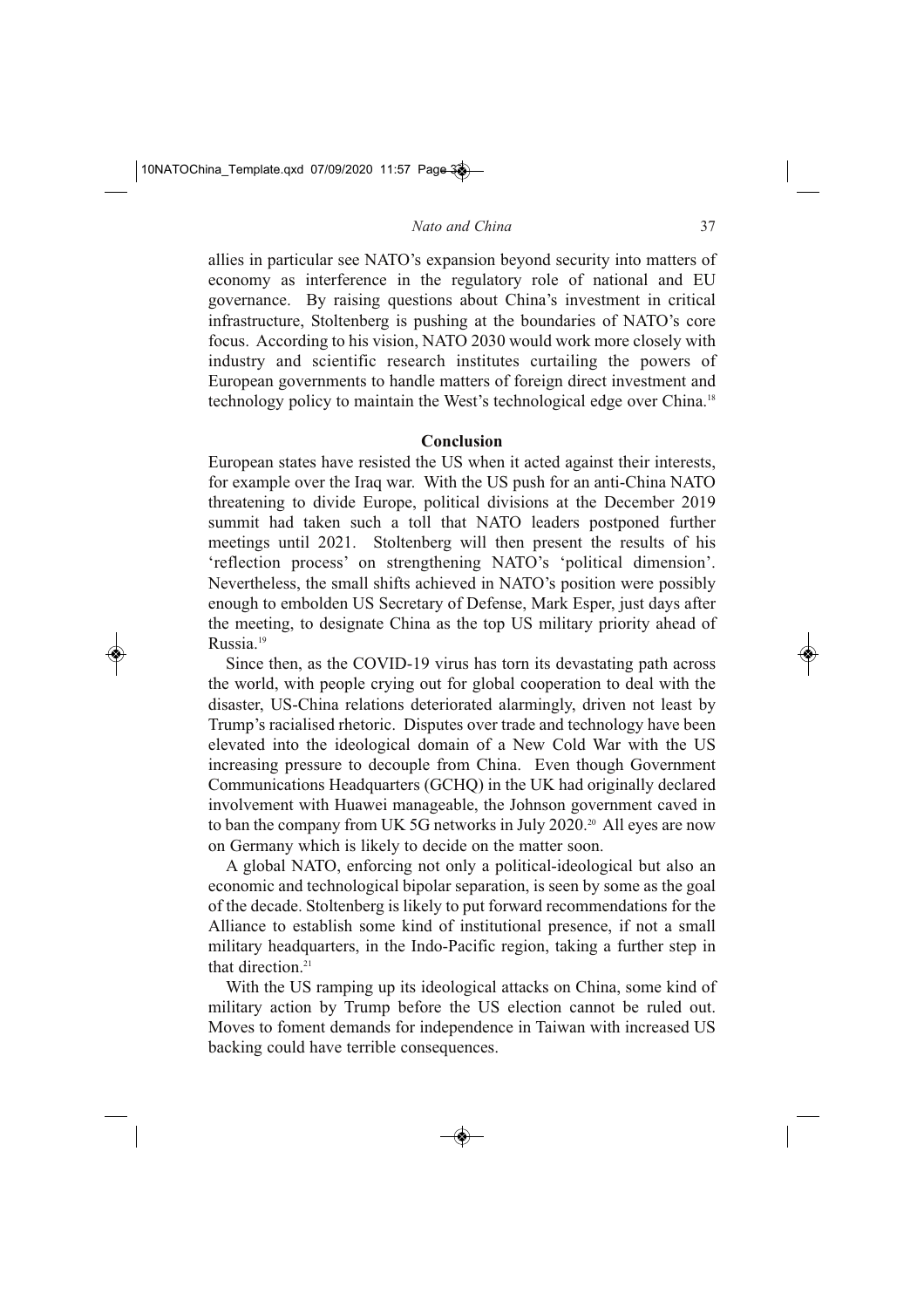China, meanwhile, has stepped up its overtures towards Europe, calling for the strengthening of dialogue and cooperation with NATO on such issues as Afghanistan, the Middle East, Iran, and also on arms control, appealing particularly to its concerns.22

Are Europeans, caught between the old Atlanticism and a longer term rebalancing towards Eurasia, capable of rising to the challenge of repositioning and the kind of radical rethink of the very meaning of security that this entails?

# **Notes**

1. Remarks by NATO Secretary General Jens Stoltenberg on launching #NATO2030 https://www.nato.int/cps/en/natohq/opinions\_176197.htm

2. Vice President Mike Pence's Remarks on the Administration's Policy Towards China, Oct. 4, 2018, Hudson Institute, https://www.hudson.org/events/1610-vice-president-mikepence-s-remarks-on-the-administration-s-policy-towards-china102018

3. David E Sanger and Edward Wong, "U.S. Ends Cold War Missile Treaty, With Aim of Countering China", Aug. 1st, 2019, *New York Times*, https://www.nytimes.com/2019/08/ 01/world/asia/inf-missile-treaty.html?action=click&module=Related Coverage&pgtype= Article&region=Footer

4. "Rivals - Amercia's Endgame", Nov. 20, 2-19, BBC News, https://www.bbc.co.uk/ iplayer/episode/m000bkxy/rivals-americas-endgame

5. Just prior to the summit, President Macron shook things up further calling on the Alliance to focus on the threat from terrorism rather than Russia or China. https://www.scmp.com/news/world/europe/article/3039840/china-and-russia-not-natosenemies-emmanuel-macron-says-he

6. Secretary Michael R. Pompeo at a Press Availability, US Dept of State, Nov. 20, 2019 https://www.state.gov/secretary-michael-r-pompeo-at-a-press-availability-2/

7. *Foreign Policy* Editors, "Stoltenberg to Macron: NATO's Not Dead Yet", Nov. 7, 2019 https://foreignpolicy.com/2019/11/07/nato-stoltenberg-shoots-back-france-emmanuelmacron-calls-brain-death-dead/

8. Holly Ellyat and David Reid, "China's military might has now become a top issue for NATO", Dec 3, 2019, https://www.cnbc.com/2019/12/03/china-should-be-natos-mainfocus-at-summit-experts-say.html. It should be noted that China gained observer status on the Arctic Council in 2013.

9. NATO China Review, Sep 12, 2109, https://www.iiss.org/blogs/analysis/2019/09/natorespond-china-power

10. Liu Zhen, "France, Britain to sail warships in contested South China Sea to challenge Beijing", June 4, 2018, *South China Morning Post*, https://www.scmp.com/news/china/ diplomacy-defence/article/2149062/france-britain-sail-warships-contested-south-china-sea